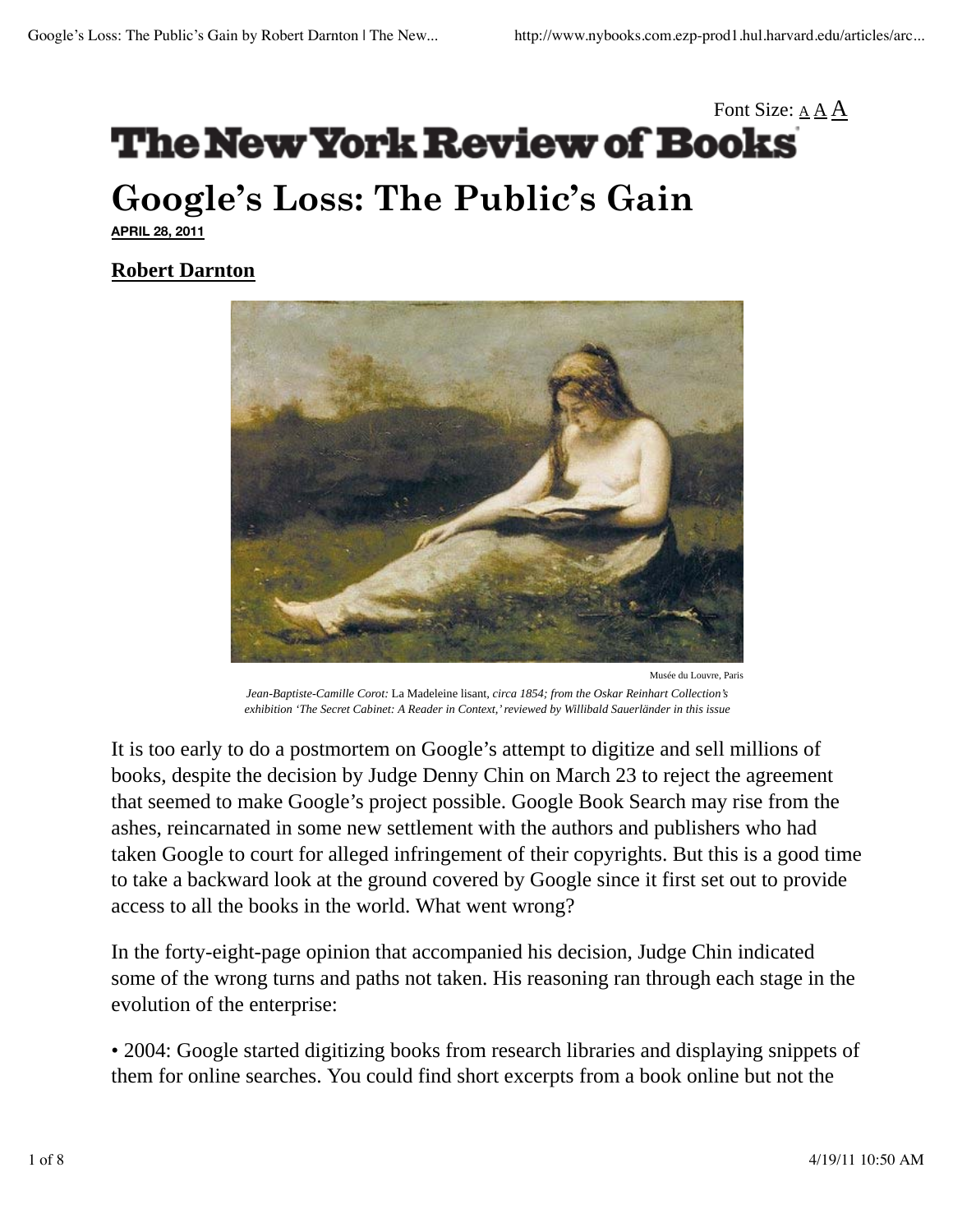full text.

• 2005: The Authors Guild and the Association of American Publishers sued Google for violation of their copyrights.

• October 28, 2008: After arduous negotiations, Google and the plaintiffs filed a proposed settlement with the Southern Federal District Court of New York.

• November 13, 2009: In response to hundreds of objections filed with the court, Google and the plaintiffs submitted an Amended Settlement Agreement (ASA).

• February 18, 2010: Judge Chin conducted a fairness hearing at which more objections were raised.

• March 23, 2011: Judge Chin rejected the ASA.

What began as a project for online searching metamorphosed during those seven years into an attempt to create the largest library and book business ever imagined. Had Google kept to its original plan, it might have won its case by invoking the doctrine of fair use. To display a few sentences in the form of snippets could hardly be equated with reproducing so much text that Google was effectively appropriating the bulk of a book. The early version of Google Book Search did not amount to commercial competition with publishers, because Google provided its search service free of charge, although it linked its displays to advertisements.

Then the lawyers took over. For more than two years, the legal teams of Google and the plaintiffs wrangled over details of how their differences could be resolved by a partnership in a common commercial enterprise. (The lawyers' fees for the various parties eventually came to \$45 million.) The result, Google Book Search, had many positive aspects. Above all, it promised to provide millions of readers with access to millions of books. It also gave authors an opportunity to have their out-of-print works revived and circulated widely, instead of lying unread on the shelves of research libraries. The authors would collect fees from the retail sales of the digital copies, and the libraries would gain access to the entire data bank, consisting of millions of books, by paying an annual subscription fee. If the prices were moderate, everyone would benefit.

The settlement had many other advantages: free service on at least one terminal at public libraries, special measures to help the visually impaired, and access to Google's database for large-scale quantitative research. Its main disadvantage, according to many critics, was its commercial aspect. Google asked libraries to supply it with their books free of charge—not quite free, actually: Google paid for the digitizing but the libraries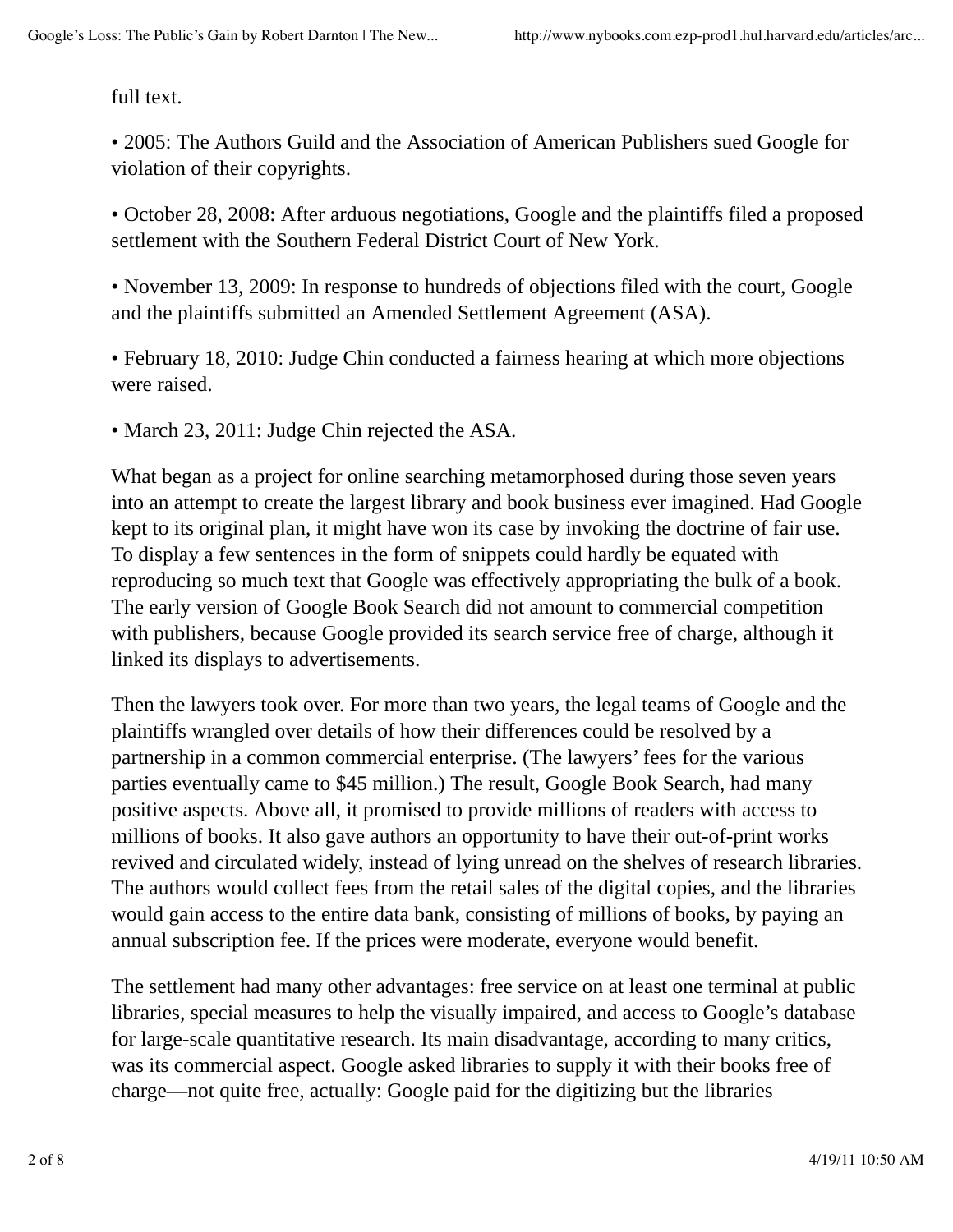shouldered heavy transactional costs. (Harvard paid \$1.9 million to process the 850,000 public domain books that it furnished to Google.) In return, the libraries were required to buy back access to those books in digital form for a subscription price that might escalate to a ruinous level. The subscription rate would be set by a Book Rights Registry composed of representatives of the authors and publishers who had an interest in maximizing their income. Therefore, the settlement could look like a way to conquer and divide a lucrative market: 37 percent of the income would go to Google, 63 percent to the plaintiffs, the authors and publishers who had become its partners. No one represented the public interest, and no public authority was empowered to monitor an operation that seemed likely to determine the fate of books far into the digital future.

In his opinion, Judge Chin did not dwell on the commercial aspects of Google Book Search, except insofar as they posed a threat to restrain competition. Two memoranda from the Department of Justice had alerted him to the danger of a violation of the Sherman Antitrust Act, and he especially objected to the way that threat applied to the digitization and marketing of "orphan" books—books whose copyright owners have not been identified. Orphan books—and unclaimed copyrights in general—are crucial to the entire enterprise, because there are so many of them, perhaps five million, according to a recent estimate. Most of them date from the period between 1923 and 1964, when copyright law is particularly ambiguous. Any database that excluded them would be disastrously deficient, but any enterprise that included them would expose the digitizer to ruinously expensive lawsuits. Damages would probably run to at least \$100,000 per title. The settlement solved this problem by giving Google exclusive exemption from litigation. If any owners of unclaimed copyrights identified themselves, they would be compensated, but they could not collect damages.

In its original version, the settlement went further. It made Google and the plaintiffs effective proprietors of the orphan books and permitted them to pocket the income from their sale, even though hardly anyone involved in Google's enterprise had ever had anything to do with the creation of those works. The amended version of the settlement eliminated that provision, but it continued to give Google exclusive legal protection in a manner that would discriminate against potential competitors. It amounted to changing copyright law by litigation instead of legislation.

In objecting to this aspect of the settlement, Judge Chin insisted that issues of such importance should be decided by Congress, all the more so since the settlement would determine future activities instead of merely remedying damages that took place in the past. Class action suits that affect the future look dubious in court, and the Google Book Search case also included a doubtful opt-out provision. It provided that any author of a book that was covered by copyright but no longer commercially available (that is,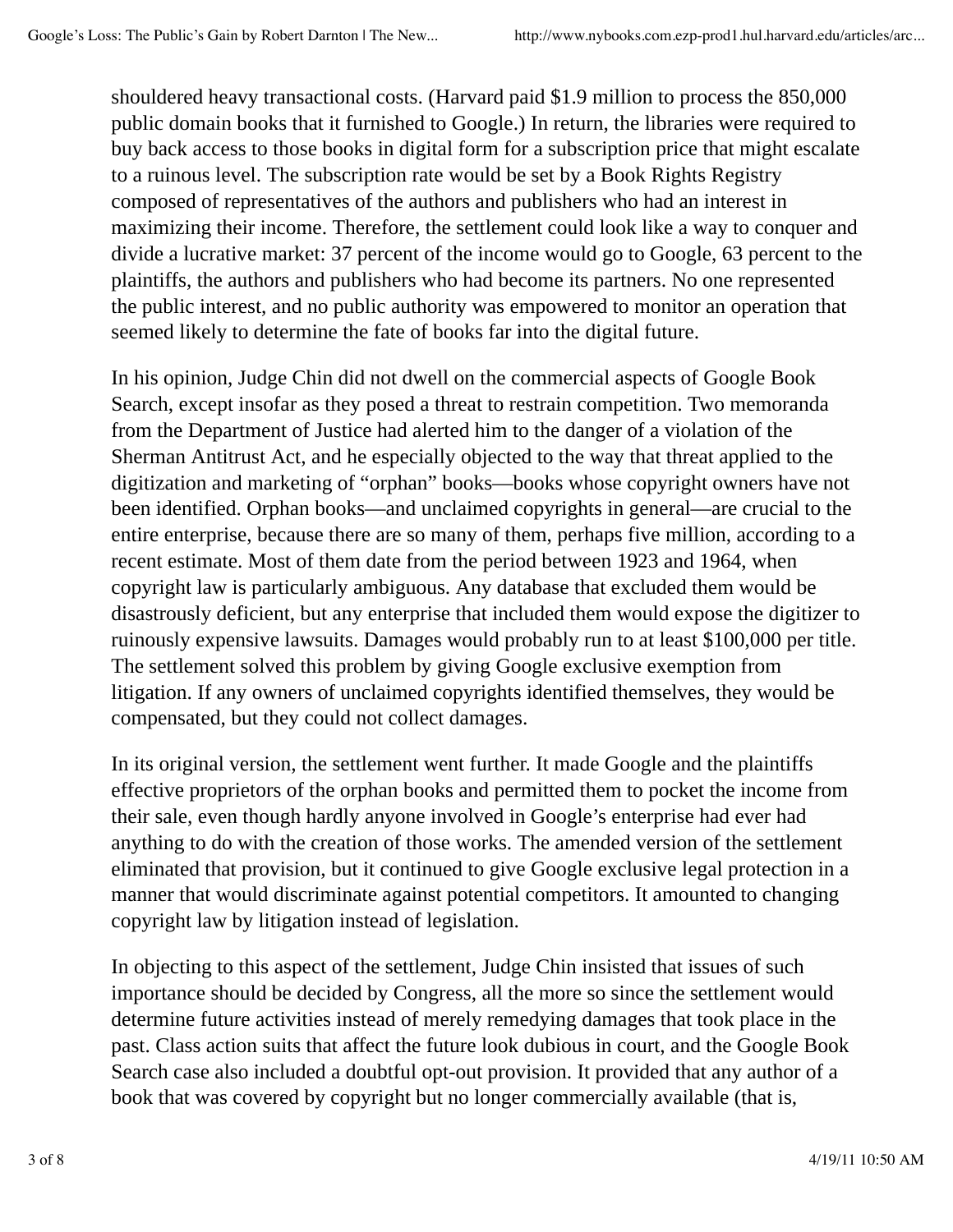essentially, in print) would be deemed to have accepted the terms of the settlement unless he or she explicitly notified Google to the contrary. Judge Chin noted that 6,800 authors had opted out, an indication that the settlement may not have looked acceptable to a considerable proportion of the class that the Authors Guild claimed to represent.

How large is that class? The Guild has 8,000 members, but there must be far more than 100,000 living writers who have published a book during the last fifty years. Many of them are academic authors who do not depend on the sale of books to make a living. Some of them sent memoranda to the court saying that they preferred to have their out-of-print books made available free of charge, because they cared more about the diffusion of their ideas than what little income they might derive from sales. Of course, professional writers have a vital interest in sales, and they understandably pressed hard to make the most from the deal with Google. Judge Chin did not disparage anyone's motives, but he showed concern for the representativeness of the class composed of authors that was involved in the class action suit and the antagonistic interests of different groups of its members.

Judge Chin also mentioned other problems that had been stressed in the five hundred amicus briefs and memoranda that had been submitted to the court. Two stand out.

Foreign authors and publishers objected that the settlement violated international copyright law. Google digitized many of their works without their permission, even though they held copyrights in their home countries. The settlement treated them as if they belonged to the same class as the American rightsholders, despite the fact that they had little possibility of studying the terms of the settlement and opting out of it. The ASA met most of those objections by eliminating copyrighted books that were published abroad, except in the United Kingdom, Canada, and Australia. But foreigners continued to protest about the potential violation of their rights and noted that they, too, had an orphan book problem.

To many who sent their objections to the court, as well as others, Google Book Search threatened to violate their privacy. In the course of administering its sales, both of individual books and of access to its database by means of institutional subscriptions, it would accumulate information about the private activity of reading. It would know who read what, including in many cases the precise passages that were read and the exact time when the readers consulted them. The ASA provided some assurances about this danger, but Judge Chin recommended more, should the ASA be revised and resubmitted to the court.

He also urged the possibility that a further revision of the settlement might be acceptable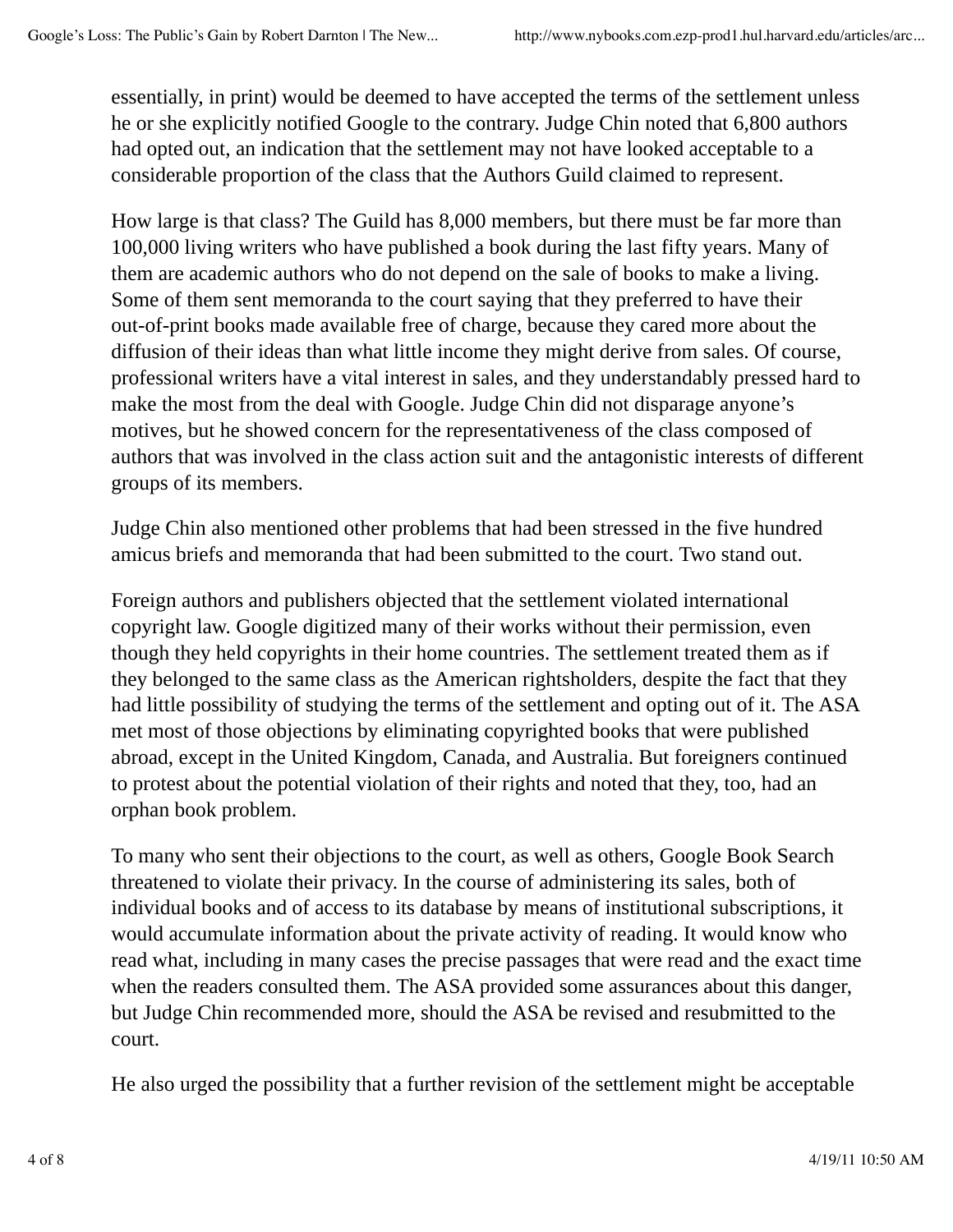to the court if its key provisions were switched from opt-out to opt-in requirements. In that case, presumably, the authors of copyrighted, out-of-print books would not be considered to have accepted the settlement unless they gave notice of their intention to do so. If enough of those authors could be located, or volunteered to consent to the settlement, Google Book Search might build up a large database of books published since 1923. But the logistics and the transaction costs might make that task unfeasible, and the problem of orphan books would remain unsolvable without congressional legislation.

The cumulative effect of these various objections, many of them endorsed by Judge Chin's decision, could give the impression that the settlement, even in its amended version, is so flawed that it deserves to be pronounced dead and buried. But that would mean the loss of its many positive features. How could its advantages be preserved without the accompanying drawbacks? The answer that I and others have proposed is to create a Digital Public Library of America (DPLA)—that is, a collection of works in all formats that would make our cultural heritage available online and free of charge to everyone everywhere.

Having argued so often for this alternative to Google Book Search, I may fall victim to the syndrome known in France as preaching for one's own saint. Instead of repeating the arguments previously made in these pages and elsewhere, \* I would like to show how the case for the Digital Public Library would look if seen from the perspective of similar projects in other countries.

The most impressive attempts to create national digital libraries are taking shape in Norway and the Netherlands. They have state support, and they involve plans to digitize books covered by copyright, even those that are currently in print, by means of collective agreements—not legalistic devices like the class action suit employed by Google and its partners, but voluntary arrangements that reconcile the interests of the authors and publishers who own the rights with those of readers who want access to everything in their national languages. Of course, the number of books in Norwegian and Dutch is small compared with those in English. To form an idea of what could be done in the United States, it is better to study another venture, the pan-European digital library known as Europeana.

Europeana—which already has offices in The Hague—is still in a formative phase, but its basic structure is well developed. Instead of accumulating collections of its own, it will function as an aggregator of aggregators. Information will be accumulated and coordinated at three levels: particular libraries will digitize their collections;

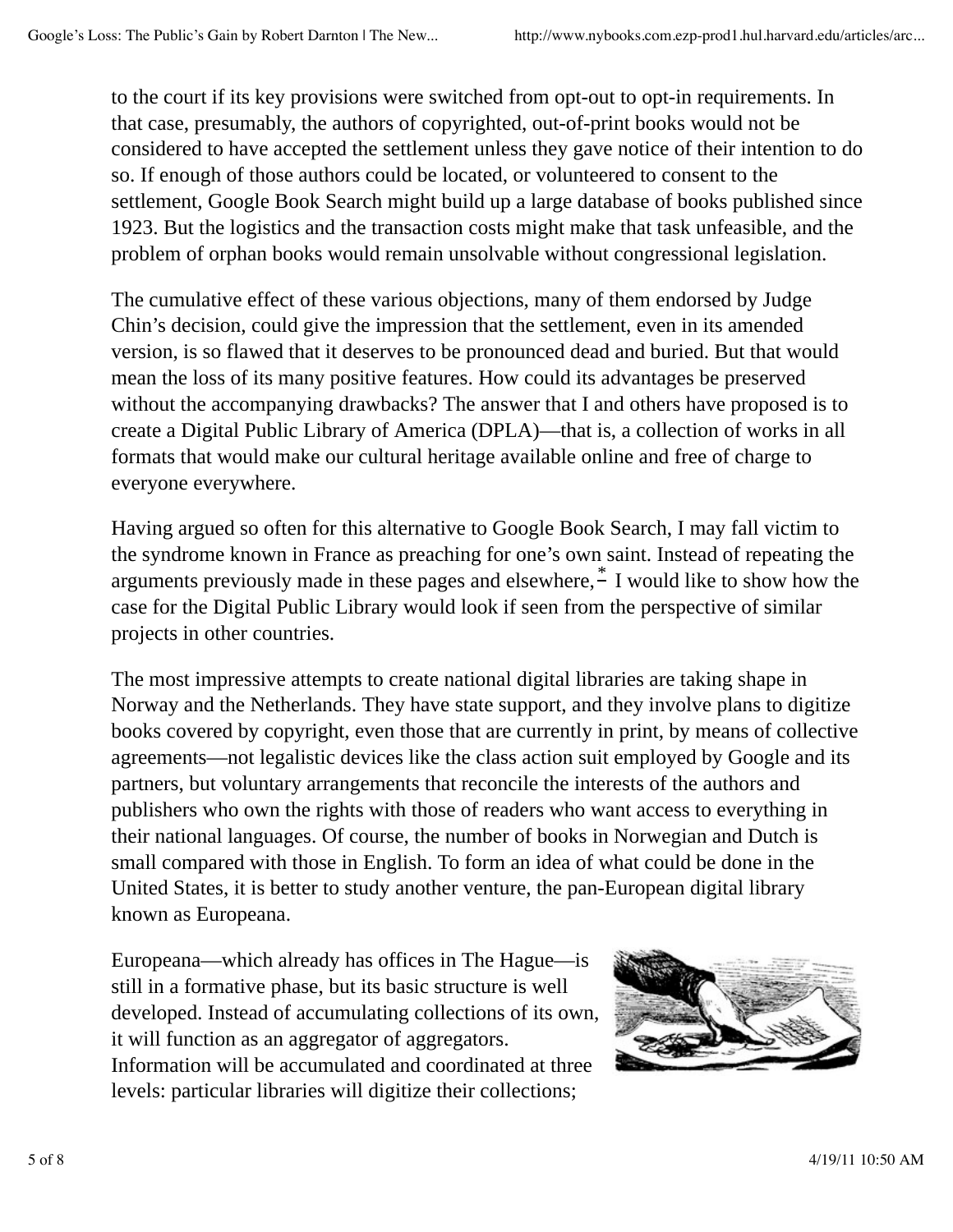national or regional centers will integrate them into central databases; and Europeana will transform those databases, from twenty-seven constituent countries, into a single, seamless network. To the users, all these currents of information will remain invisible. They will simply search for an item—a book, an image, a recording, or a video—and the system will direct them to a digitized version of it, wherever it may be, making it available for downloading on a personal computer or a handheld device.

To deliver such service, the system will require not only an effective technological architecture but also a way of coordinating the information required to locate the digitized items—"metadata," as librarians call it. The staff of Europeana at The Hague has perfected a code to harmonize the metadata that will flow into it from every corner of Europe. Unlike Google, it will not store digital files in a single database or server farm. It will operate as a nerve center for what is known as a "distributed network," leaving libraries, archives, and museums to digitize and preserve their own collections in the capillary system of the organic whole.

A digital library for America might well follow this model, although Europeana has not yet proven that it is workable. When a prototype went live on November 20, 2008, it was flooded with so many attempts at searches that the system crashed. But that failure can be taken as testimony to the demand for such a mega-library. Since then, Europeana has enlarged its capacity. It will resume functioning at full tilt in the near future; and by 2015 it expects to make thirty million items, a third of them books, available free of charge.

Who will pay for it? The European Union will do so, drawing on contributions from its member states. (Europeana's current budget is e4,923,000, but most of the expenses fall on the institutions that create and preserve the digital files.) This financial model may not be suitable for the United States, but we Americans benefit from something that Europe lacks: a rich array of independent foundations dedicated to the public welfare. By combining forces, a few dozen foundations could provide enough money to get the DPLA up and running. It is impossible at this point to provide even ballpark estimates of the overall cost, but it should come to less than the e750 million that President Sarkozy pledged for the digitization of France's "cultural patrimony."

Moreover, in building up its basic collections, it could draw on the public-domain books that are currently stored in the digital archives of not-for-profit organizations like Hathi Trust and the Internet Archive—or (why not?) in the servers of Google itself, Google willing.

Once its basic structure has been erected, the Digital Public Library of America could be enlarged incrementally. And after it has proven its capacity to provide services—for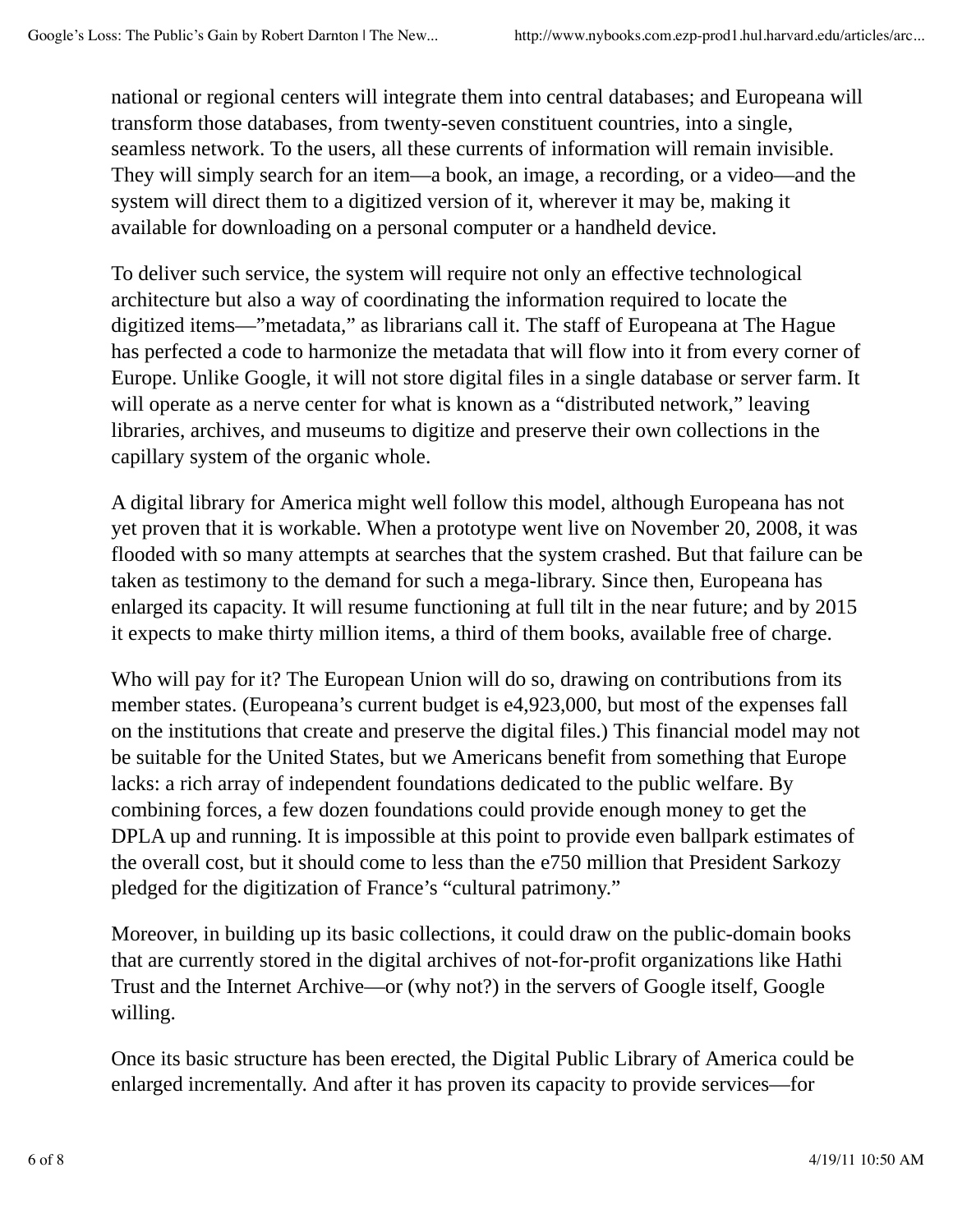education at all levels, for the information needs of businesses, for research in every conceivable field—it might attract public funds. Long-term sustainability would remain a problem to be solved. C

Other problems must be confronted in the near future. As the Google case demonstrated, nearly everything published since 1923, when copyright restrictions begin to apply, is now out of bounds for digitization and distribution. The DPLA must respect copyright. In order to succeed where Google failed, it will have to include several million orphan books; and it will not be able to do that unless Congress clears the way by appropriate legislation. Congress nearly passed bills concerning orphan books in 2006 and 2008. It failed in part because of the uncertainty surrounding Google Book Search. A not-forprofit digital library truly devoted to the public welfare could be of such benefit to their constituents that members of Congress might pass a new bill carefully designed to protect the DPLA from litigation should rightsholders of orphan books be located and bring suit for damages.

Even better, Congress could create a mechanism to compensate authors for the downloading of books that are out of print but covered by copyright. In addition, voluntary collective agreements among authors of in-print books, similar to those in Norway and the Netherlands, could make much contemporary literature accessible through the DPLA. The copyright problems connected with works produced outside the United States might be resolved by agreements between the DPLA and Europeana as well as by similar alliances with aggregators on other continents. Items that are born in diverse formats such as e-books pose still more problems. But the noncommercial character of the DPLA and its commitment to the public good would make all such difficulties look less formidable than they seemed to be when they were confronted by a company intent on maximizing profit at the expense of the public and of its competitors.

In short, the collapse of the settlement has a great deal to teach us. It should help us emulate the positive aspects of Google Book Search and avoid the drawbacks that made Google's enterprise flawed from the beginning. The best way to do so and to provide the American people with what they need in order to thrive in the new information age is to create a Digital Public Library of America.

\* 1.

See, for example, " Can We Create a National Digital Library? ," *The New York Review* , October 28, 2010.  $\rightleftarrows$